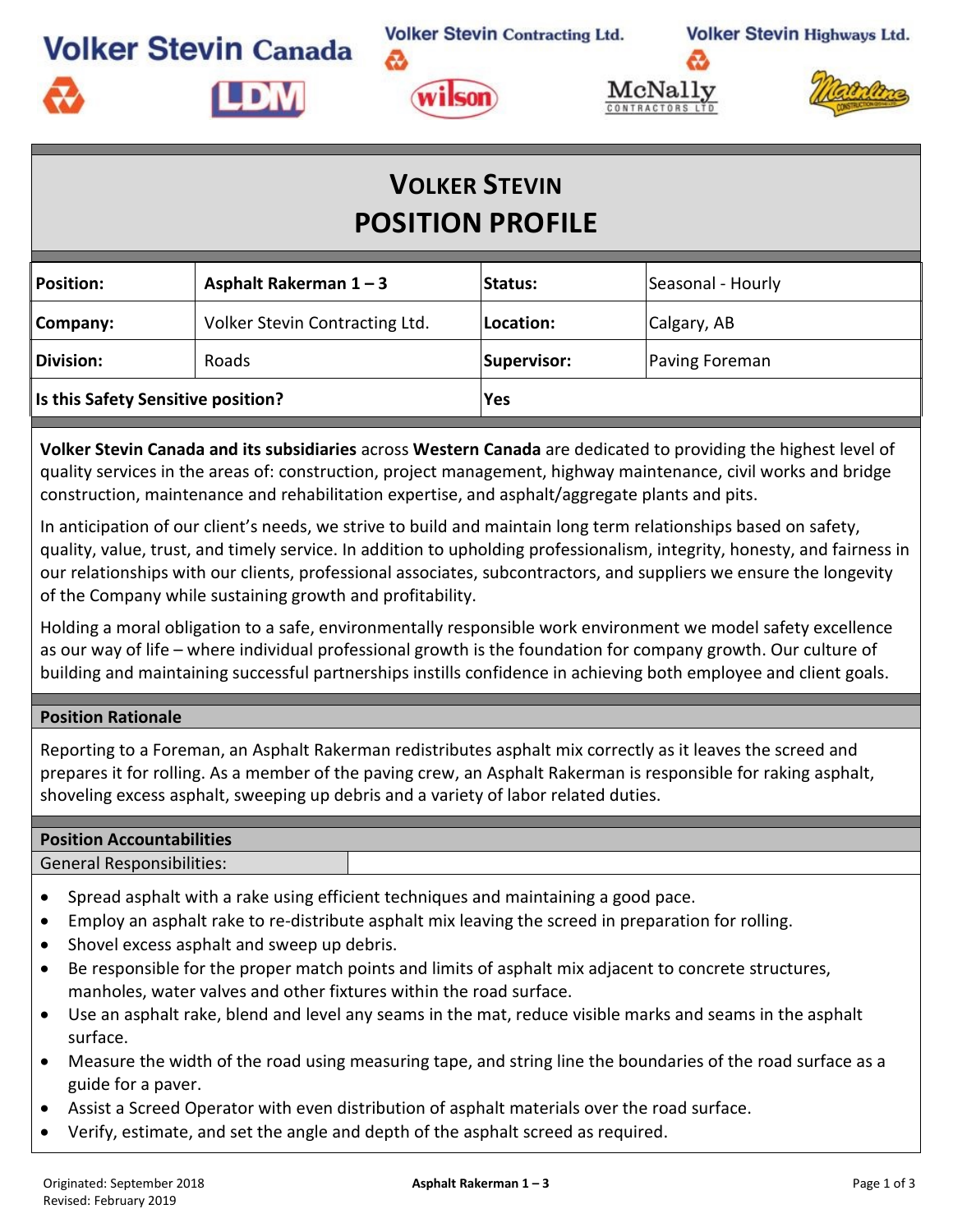|                                                                                                                                                                                                                                                                                                                                                                                                                                                      | <b>Volker Stevin Canada</b>                                                                                                                                                                                                                                                                                                                                                                                                                                                                                                                                        | <b>Volker Stevin Contracting Ltd.</b> |         | <b>Volker Stevin Highways Ltd.</b> |  |  |  |  |
|------------------------------------------------------------------------------------------------------------------------------------------------------------------------------------------------------------------------------------------------------------------------------------------------------------------------------------------------------------------------------------------------------------------------------------------------------|--------------------------------------------------------------------------------------------------------------------------------------------------------------------------------------------------------------------------------------------------------------------------------------------------------------------------------------------------------------------------------------------------------------------------------------------------------------------------------------------------------------------------------------------------------------------|---------------------------------------|---------|------------------------------------|--|--|--|--|
|                                                                                                                                                                                                                                                                                                                                                                                                                                                      |                                                                                                                                                                                                                                                                                                                                                                                                                                                                                                                                                                    |                                       | McNally |                                    |  |  |  |  |
| $\bullet$<br>$\bullet$<br>$\bullet$<br>$\bullet$<br>$\bullet$                                                                                                                                                                                                                                                                                                                                                                                        | Signal operators of construction equipment to facilitate alignment and movement of materials.<br>Ensure worksite is organized and free of clutter, rubble and garbage.<br>Shovel asphalt mix into areas inaccessible to paving machines, and compact mix using rakes and hand tampers.<br>Performing a variety of manual labor tasks, including use of power and hand tools.<br>Complete a variety of other general labor tasks, such as clean and prepare sites.<br>Operate equipment, such as pneumatic hammers, vibrators, tampers, and skid steer when needed. |                                       |         |                                    |  |  |  |  |
|                                                                                                                                                                                                                                                                                                                                                                                                                                                      | Knowledge, Skills and Abilities:                                                                                                                                                                                                                                                                                                                                                                                                                                                                                                                                   |                                       |         |                                    |  |  |  |  |
| Demonstrate a proficient understanding of asphalt and raking techniques.<br>$\bullet$<br>Knowledge of paving construction methods, asphalt and road construction materials, heavy equipment<br>$\bullet$<br>operation and industry requirements.<br>Must possess strong English proficiency skills, both verbally and written.                                                                                                                       |                                                                                                                                                                                                                                                                                                                                                                                                                                                                                                                                                                    |                                       |         |                                    |  |  |  |  |
|                                                                                                                                                                                                                                                                                                                                                                                                                                                      | <b>Customer Service:</b>                                                                                                                                                                                                                                                                                                                                                                                                                                                                                                                                           |                                       |         |                                    |  |  |  |  |
| Project a professional image in dealing with the public, internal and external clients, suppliers, and<br>$\bullet$<br>subcontractors.<br>Model a clear understanding of who the internal and external customers of the Volker Stevin Group of<br>$\bullet$<br>Companies are.<br>Demonstrate a "can do", problem solving approach to all inquiries and concerns.<br>$\bullet$<br>Know when to escalate an issue for immediate response.<br>$\bullet$ |                                                                                                                                                                                                                                                                                                                                                                                                                                                                                                                                                                    |                                       |         |                                    |  |  |  |  |
|                                                                                                                                                                                                                                                                                                                                                                                                                                                      | Work Environment / Conditions:                                                                                                                                                                                                                                                                                                                                                                                                                                                                                                                                     |                                       |         |                                    |  |  |  |  |
| Out of town travel is required.<br>$\bullet$<br>Overtime might be required.<br>Work is performed in an outdoor setting, which could include inclement weather, heat and humidity, and<br>exposure to dust and asphalt.<br>Must be physically able to repetitively lift and carry at least 50 lbs. on a regular basis.                                                                                                                                |                                                                                                                                                                                                                                                                                                                                                                                                                                                                                                                                                                    |                                       |         |                                    |  |  |  |  |
|                                                                                                                                                                                                                                                                                                                                                                                                                                                      | Safety:                                                                                                                                                                                                                                                                                                                                                                                                                                                                                                                                                            |                                       |         |                                    |  |  |  |  |
|                                                                                                                                                                                                                                                                                                                                                                                                                                                      | Actively engage in Volker Stevin Canada's safety culture.<br>Engage senior management on an ongoing basis regarding safety activities and<br>successes.<br>Remain visibly committed to the safety excellence way of life by:<br>Participating in all relevant safety training.<br>$\circ$<br>Attending weekly safety meetings.<br>$\circ$<br>Actively and positively participating in worksite inspections.<br>$\circ$                                                                                                                                             |                                       |         | Our Way of Life                    |  |  |  |  |
| <b>Position Requirements</b>                                                                                                                                                                                                                                                                                                                                                                                                                         |                                                                                                                                                                                                                                                                                                                                                                                                                                                                                                                                                                    |                                       |         |                                    |  |  |  |  |
| Qualifications & Experience:                                                                                                                                                                                                                                                                                                                                                                                                                         |                                                                                                                                                                                                                                                                                                                                                                                                                                                                                                                                                                    |                                       |         |                                    |  |  |  |  |
| ٠                                                                                                                                                                                                                                                                                                                                                                                                                                                    | High School Diploma or G.E.D. is preferred.<br>Class 5 Drivers License; a clean Driver's Abstract.<br>Minimum of 3 years of experience working on a paving crew.                                                                                                                                                                                                                                                                                                                                                                                                   |                                       |         |                                    |  |  |  |  |

• Minimum of 2 years of experience in asphalt raking on a paving crew.